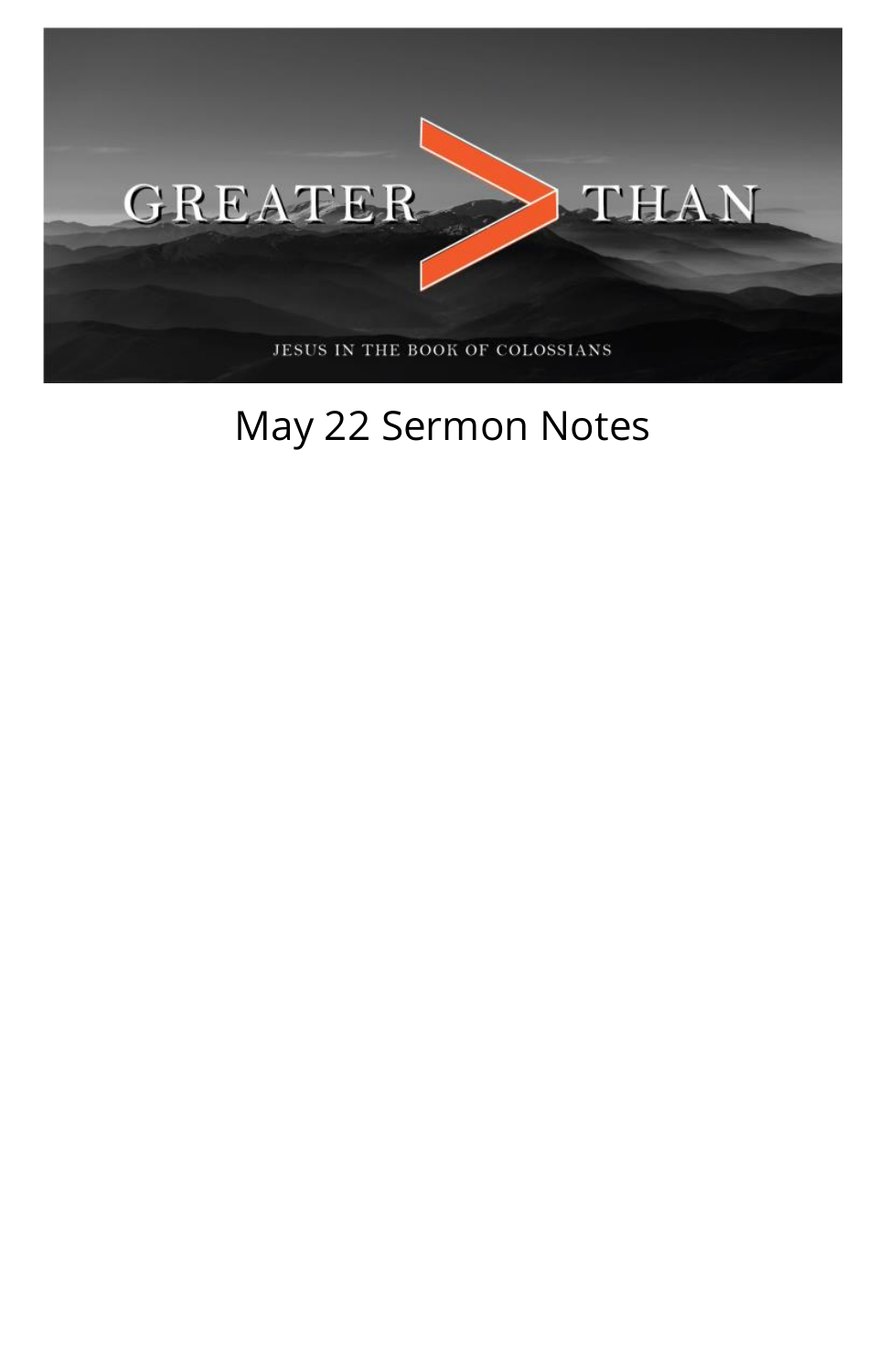**Message discussion:** What stood out to you in this week's message? Questions? A way God moved you to respond?

**Passage reflection:** Read Colossians 2:16-23. What stands out to you in these verses? Is there something you hear God saying to you? How can you respond to what He is saying?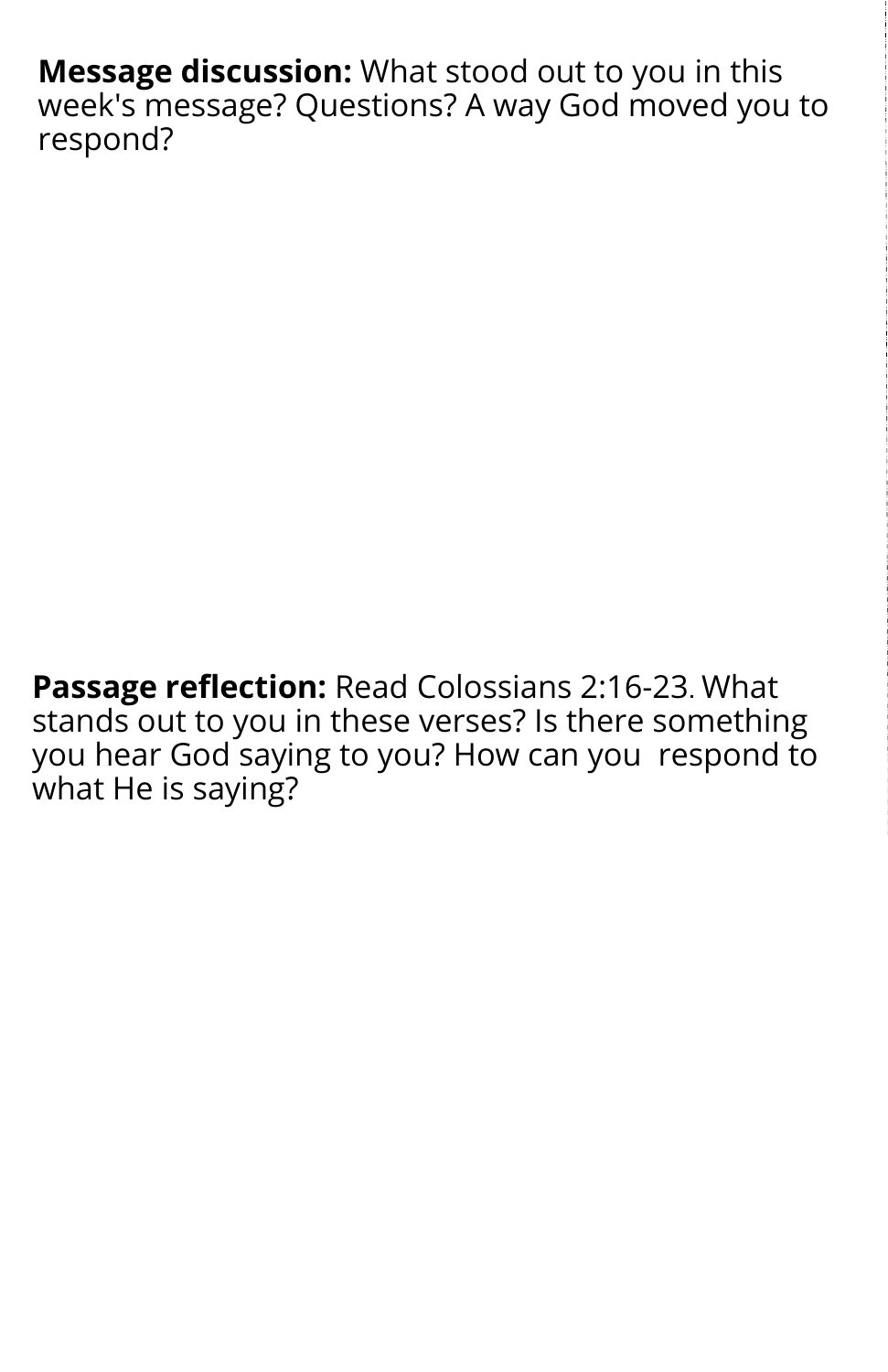## *These are a shadow of the things to come, but the substance belongs to Christ.*

**1.** Read the following verses: Colossians 2:16-23. We may not have dietary or ceremonial rituals in our modern Christian tradition, but other types of religious traditions have often been "added" to the gospel as expectations for maintaining a good "Christian reputation." Have you ever experienced pressure to maintain religious traditions which weren't essential to the gospel? Describe.

**2.** In Colossians 2:19, Paul talks about people who aren't "holding fast to the Head" (Christ). Read the following verses: Galatians 1:6-9; Ephesians 4:15-16; Hebrews 3:12 -14. What does it mean to hold fast to Christ and our hope in Him alone? What types of things tempt people to shift their hope from Christ alone?